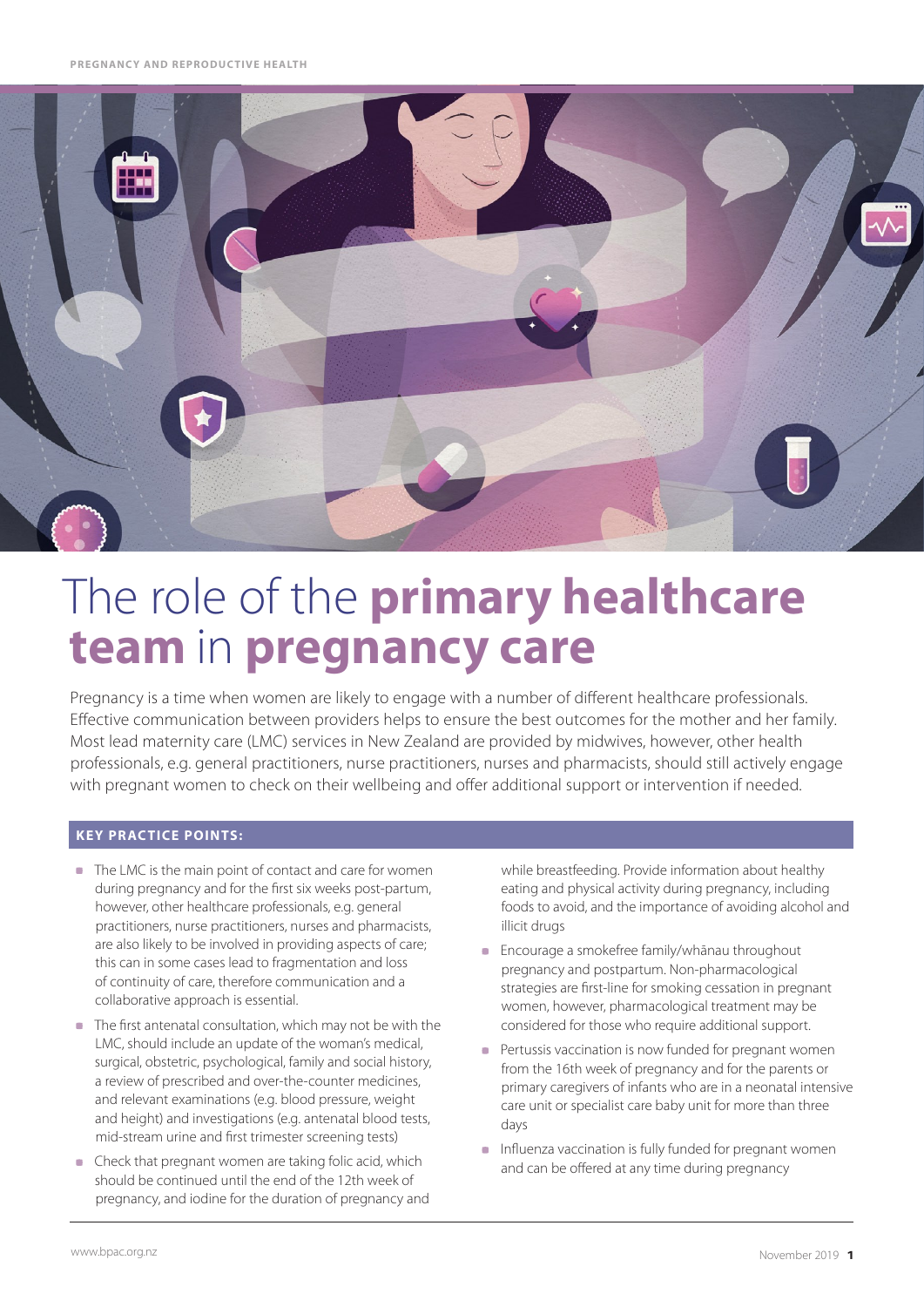# **Ensuring continuity of pregnancy care**

While most lead maternity care (LMC) services in New Zealand are provided by midwives, many other healthcare professionals may be involved in caring for a woman before, during and after pregnancy, e.g. general practitioners, obstetricians, nurse practitioners, nurses and pharmacists. The roles of these health professionals may include providing pre-conception information, confirming pregnancy, managing acute or longterm conditions, giving advice about medicines use, offering pertussis and influenza vaccinations and providing ongoing postnatal support to the mother, infant, their partner and family/whānau.

To ensure the best quality care, effective communication between all health professionals involved in caring for a pregnant woman is needed, however, there may not always be clear paths for this to happen. It can also be difficult for non-LMC healthcare professionals to become more involved in the care of pregnant women as the services may not be funded.\* However, it is important that women are aware that the wider primary healthcare team can be involved in their pregnancy care if required. Furthermore, staying engaged with pregnant women provides opportunities to identify and offer early intervention and support for health concerns that may arise during pregnancy, e.g. perinatal depression or anxiety, and has also been shown to improve infant immunisation rates and timeliness.<sup>1</sup>

\* Maternity non-LMC services (i.e. consultations that are either additional to lead maternity care [e.g. first antenatal visit] or on a casual basis [e.g. patient is travelling]) and specialist medical maternity services (i.e. if the woman is referred by their LMC for consultation with another clinician or is transferred to specialist obstetric care) are funded. N.B. Only one non-LMC maternity service fee can be claimed for the first trimester, per woman, per pregnancy.

## **Strategies to encourage general practice engagement with pregnant patients**

There are a number of strategies that can encourage communication between health professionals involved in the care of pregnant women and facilitate an ongoing relationship between pregnant women and general practice. For example:<sup>1</sup>

- Have a member of the healthcare team follow up with the woman soon after the confirmation of pregnancy to ensure that she has found a LMC
- Keep a record of the woman's chosen LMC and estimated delivery date
- Write a "Dear LMC" letter for women early in pregnancy to share information about long-term conditions, medicine use and relevant personal circumstances
- Set a recall in the patient management system for

pertussis and annual influenza vaccinations (see: "Access to funded pertussis vaccination widened from 1 July, 2019"). Attendance for vaccination is also an opportunity to check on the wellbeing of the mother and her family.

- Ask whether the woman has seen any other health professional recently regarding her pregnancy, and what advice or recommendations they may have given
- Have a member of the healthcare team contact the woman one month before the estimated delivery date to enquire how the pregnancy is progressing
- Make contact with the family, e.g. by letter or a phone call, to invite them to attend the practice for the infant's six-week check and vaccinations and check on their wellbeing

# **Early pregnancy care: the first antenatal consultation**

The first antenatal consultation typically involves the confirmation of pregnancy, a range of standard investigations and a discussion about first trimester screening for Down syndrome and other genetic conditions (see: "Antenatal consultation checklist"). Many women will choose to have this consultation with their general practitioner, and the results later forwarded to their LMC. However, if the woman is likely to enrol with a LMC in the near future and there are no immediate pregnancy concerns, she may choose to delay some of the investigations until the first LMC appointment, e.g. first antenatal blood tests.

## **Antenatal consultation checklist**

The checklist below covers a comprehensive assessment of the woman that can be individualised depending on what information is already available, e.g. if she has attended for pre-conception care.

For information on pre-conception planning, see: **[www.](www.bpac.org.nz/BPJ/2011/april/preconception.aspx) [bpac.org.nz/BPJ/2011/april/preconception.aspx](www.bpac.org.nz/BPJ/2011/april/preconception.aspx)**

In general, the consultation should cover:

## **History:**

- $\Box$  Estimate pregnancy dates based upon last menstrual period
- $\Box$  Enquire about any pain or bleeding
- $\Box$  Discuss plans for the pregnancy, i.e. continuing with the pregnancy, adoption or whāngai, or termination
- $\Box$  Update the medical, surgical, obstetric, psychological, family and social history, including screening for family violence and checking family/whānau support, housing and financial stability. Review use of prescribed and overthe-counter medicines, herbal supplements, alcohol or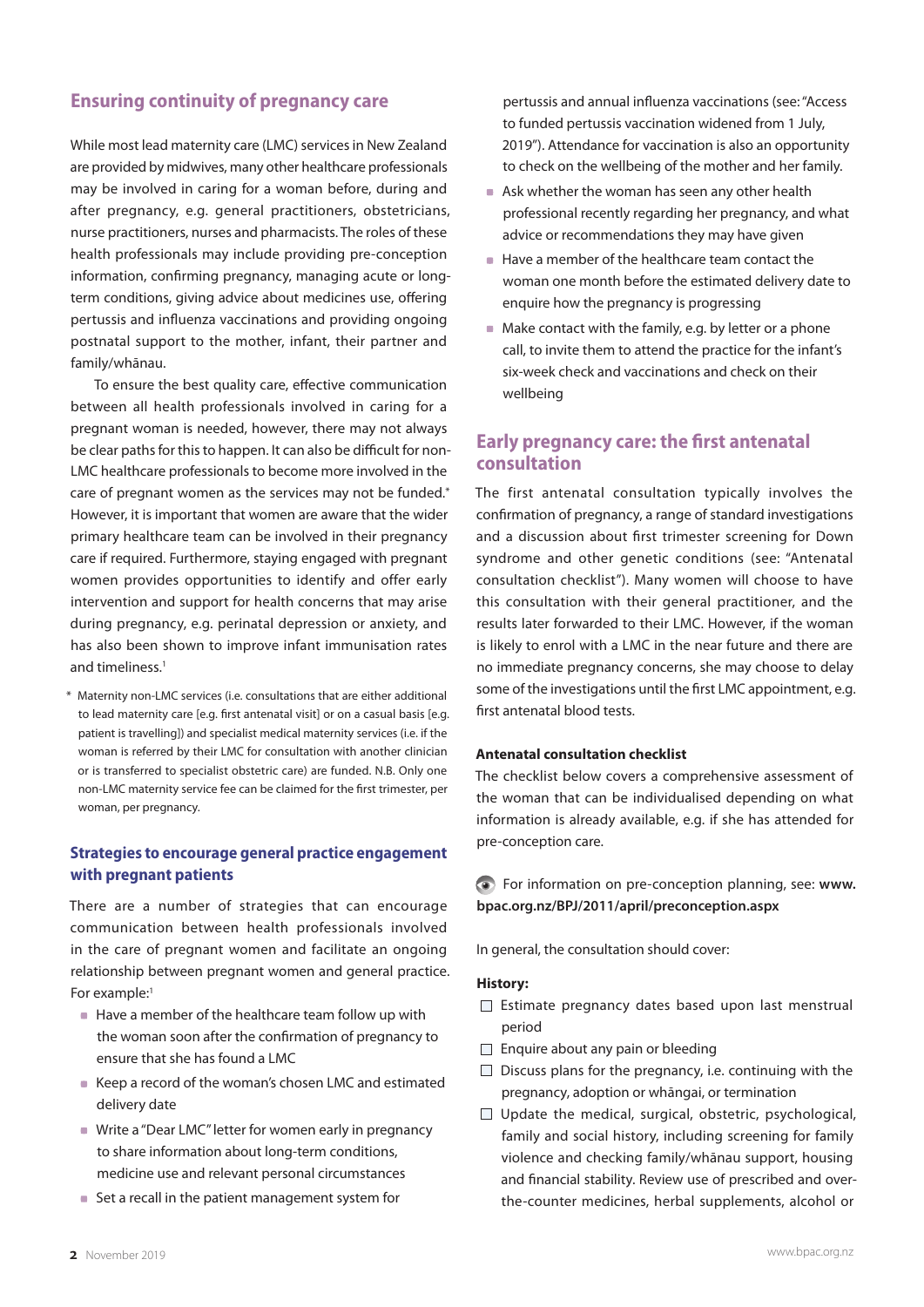illicit substances, and smoking status. Check whether the woman is up to date with her cervical smear testing and flag for review after pregnancy, if necessary.

See "Community pharmacy quide on medicine safety in pregnancy": **<www.bpac.org.nz/2019/pregnancy-care.aspx>** for further information on the use of OTC medicines in pregnancy and some of the prescription medicines that are cautioned or contraindicated in pregnancy.

## **Examination**:

- $\Box$  Blood pressure and cardio-respiratory examination
- $\Box$  Height, weight, body mass index (BMI)
- □ Antenatal blood tests:
	- Complete blood count
	- **Blood group, Rhesus factor and antibodies**
	- Rubella antibody status
	- Hepatitis B serology
	- Syphilis serology; for more information, see: **[www.](www.bpac.org.nz/2019/syphilis.aspx) [bpac.org.nz/2019/syphilis.aspx](www.bpac.org.nz/2019/syphilis.aspx)**
	- HIV the Ministry of Health recommends that all pregnant women be routinely offered HIV testing; testing is automatically included as part of the antenatal blood tests in some DHBs, in others it must be requested separately.
	- $HbA_{1c}$
	- **Ferritin**

Provide the woman with information about the purpose of each test, how they wish to receive the results and what a positive result means for their pregnancy. Patient information is available from: **[www.nsu.govt.nz/system/files/resources/](www.nsu.govt.nz/system/files/resources/antenatalbloodtests19jan16.pdf ) [antenatalbloodtests19jan16.pdf](www.nsu.govt.nz/system/files/resources/antenatalbloodtests19jan16.pdf )**

- $\Box$  Mid-stream urine sample to detect asymptomatic bacteriuria (see: "Treating urinary tract infections in pregnancy: antibiotic choices")
- $\Box$  Check vaccination status and provide information on eligibility for funded vaccination for pertussis (from the 16th week of pregnancy) and influenza (at any time during pregnancy). Consider checking varicella antibody status if no or uncertain history of chicken pox or shingles. Advise women who are not immune to avoid contact with chicken pox where possible as this vaccination cannot be given during pregnancy.
- $\Box$  Sexually transmitted infection testing as indicated by the woman's history
- $\Box$  Consider a pelvic examination if clinically indicated

### **Management:**

- $\Box$  Prescribe folic acid or if the woman is already taking folic acid, ensure that they are taking the recommended dose:
	- 0.8 mg, daily, until the end of the 12<sup>th</sup> week of gestation, is recommended for women who are at low

risk of conceiving a child with neural tube defects

- 5 mg, daily, until the end of the  $12<sup>th</sup>$  week of gestation, is recommended for women who are at higher risk of conceiving a child with neural tube defects, i.e. those with coeliac disease (or other malabsorption syndrome), diabetes, BMI > 30 kg/m<sup>2</sup>, sickle-cell anaemia, taking antiepileptic medicines, or if either partner has personal or family history of neural tube defects<sup>2</sup>
- $\Box$  Prescribe iodine, 150 micrograms, daily, or if the woman is already taking iodine, ensure that she knows to continue this for the duration of pregnancy and while breastfeeding. N.B. It is now recommended that women who are planning pregnancy also take iodine prior to conception as well as folic acid.<sup>3</sup>
- $\Box$  Prescribe colecalciferol (1.25 mg, once a month) during pregnancy if the woman is at risk of vitamin D deficiency, e.g. those with darker skin or who are veiled, those who spend lots of time indoors or who have a diet deficient in vitamin D.4
- $\Box$  Prescribe low-dose aspirin (100 mg [enteric-coated], once daily, at night) and calcium carbonate (1 g, once daily) if the woman is at high risk of pre-eclampsia. See the Ministry of Health guidelines for further information, available from: **[www.health.govt.nz/system/files/documents/](www.health.govt.nz/system/files/documents/publications/diagnosis-and-treatment-of-hypertension-and-pre-eclampsia-in-pregnancy-in-new-zealand-v3.pdf) [publications/diagnosis-and-treatment-of-hypertension](www.health.govt.nz/system/files/documents/publications/diagnosis-and-treatment-of-hypertension-and-pre-eclampsia-in-pregnancy-in-new-zealand-v3.pdf)[and-pre-eclampsia-in-pregnancy-in-new-zealand-v3.](www.health.govt.nz/system/files/documents/publications/diagnosis-and-treatment-of-hypertension-and-pre-eclampsia-in-pregnancy-in-new-zealand-v3.pdf) [pdf](www.health.govt.nz/system/files/documents/publications/diagnosis-and-treatment-of-hypertension-and-pre-eclampsia-in-pregnancy-in-new-zealand-v3.pdf)**
- Consider low-dose aspirin (100-150 mg [enteric-coated]) prior to 16 weeks gestation for women at increased risk of fetal growth restriction, e.g. age > 35 years, BMI > 30 kg/ m<sup>2</sup>, obstetric history of fetal growth restriction, small for gestational age, or pre-eclampsia. For further information on risk factors, see: **[www.ranzcog.edu.au/RANZCOG\\_SITE/]( www.ranzcog.edu.au/RANZCOG_SITE/media/RANZCOG-MEDIA/Women%27s%20Health/Statement%20and%20guidelines/Clinical-Obstetrics/PSANZ-StillbirthCRE-FGR_PositionStatement_Final_2018.pdf) [media/RANZCOG-MEDIA/Women%27s%20Health/]( www.ranzcog.edu.au/RANZCOG_SITE/media/RANZCOG-MEDIA/Women%27s%20Health/Statement%20and%20guidelines/Clinical-Obstetrics/PSANZ-StillbirthCRE-FGR_PositionStatement_Final_2018.pdf) [Statement%20and%20guidelines/Clinical-Obstetrics/]( www.ranzcog.edu.au/RANZCOG_SITE/media/RANZCOG-MEDIA/Women%27s%20Health/Statement%20and%20guidelines/Clinical-Obstetrics/PSANZ-StillbirthCRE-FGR_PositionStatement_Final_2018.pdf) [PSANZ-StillbirthCRE-FGR\\_PositionStatement\\_]( www.ranzcog.edu.au/RANZCOG_SITE/media/RANZCOG-MEDIA/Women%27s%20Health/Statement%20and%20guidelines/Clinical-Obstetrics/PSANZ-StillbirthCRE-FGR_PositionStatement_Final_2018.pdf) [Final\\_2018.pdf]( www.ranzcog.edu.au/RANZCOG_SITE/media/RANZCOG-MEDIA/Women%27s%20Health/Statement%20and%20guidelines/Clinical-Obstetrics/PSANZ-StillbirthCRE-FGR_PositionStatement_Final_2018.pdf)**
- $\Box$  Follow the general management recommendations for any medical conditions, e.g. depression, asthma or thyroid dysfunction
- $\Box$  Provide information on, or referral to, local services if a need for additional support is identified. Patient information and links to resources is available from: **[www.healthnavigator.](www.healthnavigator.org.nz/support/p/pregnancy/) [org.nz/support/p/pregnancy/](www.healthnavigator.org.nz/support/p/pregnancy/)** and **[www.pregnancyhelp.](www.pregnancyhelp.org.nz/links/) [org.nz/links/](www.pregnancyhelp.org.nz/links/)**

### **Discuss and provide information on:**

 $\Box$  Finding a LMC: provide women with a letter detailing their medical history and medicines for the LMC. An online resource for finding a midwife in New Zealand is available from: **<https://findyourmidwife.co.nz/>**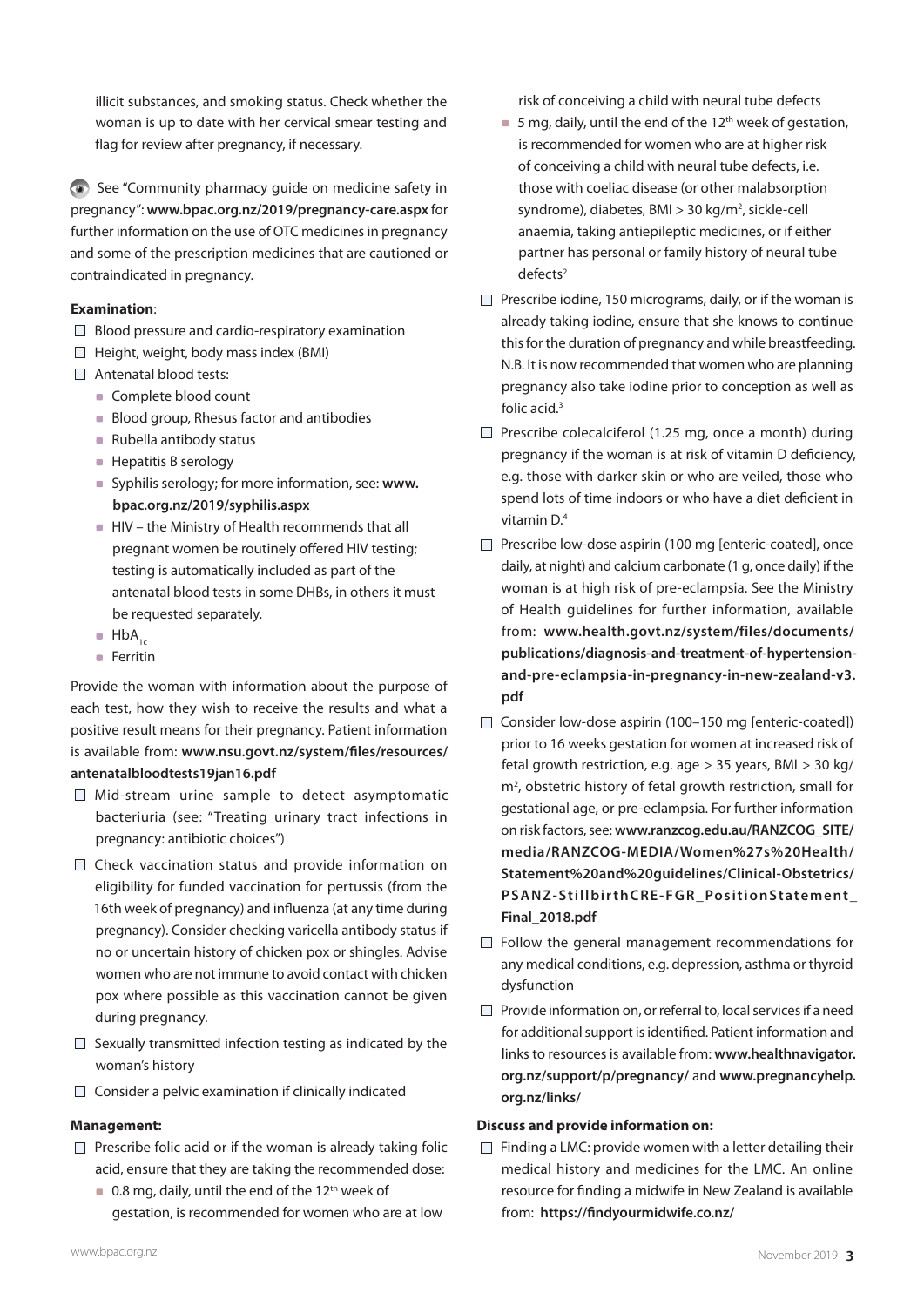- $\Box$  How to stay healthy during pregnancy, e.g. foods to avoid due to risk of listeria infection, healthy eating and physical activity, and advice for smoking, alcohol or illicit drug use cessation (refer if necessary) (see: "Encouraging smokefree families"). Patient information is available from: **[www.](www.healthnavigator.org.nz/media/1001/pregnancy-what-do-you-need-to-know.pdf and www.healthed.govt.nz/resource/your-pregnancyt%C5%8D-hap%C5%ABtanga) [healthnavigator.org.nz/media/1001/pregnancy-what](www.healthnavigator.org.nz/media/1001/pregnancy-what-do-you-need-to-know.pdf and www.healthed.govt.nz/resource/your-pregnancyt%C5%8D-hap%C5%ABtanga)[do-you-need-to-know.pdf](www.healthnavigator.org.nz/media/1001/pregnancy-what-do-you-need-to-know.pdf and www.healthed.govt.nz/resource/your-pregnancyt%C5%8D-hap%C5%ABtanga)** and **www.healthed.govt.nz/ [resource/your-pregnancyt%C5%8D-hap%C5%ABtanga](www.healthnavigator.org.nz/media/1001/pregnancy-what-do-you-need-to-know.pdf and www.healthed.govt.nz/resource/your-pregnancyt%C5%8D-hap%C5%ABtanga)**
- $\Box$  Screening for genetic conditions, i.e. blood test and ultrasound for Down syndrome and other genetic conditions, and chorionic villus sampling or amniocentesis. Patient information is available from: **[www.nsu.govt.nz/](www.nsu.govt.nz/pregnancy-newborn-screening/antenatal-screening-down-syndrome-and-other-conditions ) [pregnancy-newborn-screening/antenatal-screening](www.nsu.govt.nz/pregnancy-newborn-screening/antenatal-screening-down-syndrome-and-other-conditions )[down-syndrome-and-other-conditions](www.nsu.govt.nz/pregnancy-newborn-screening/antenatal-screening-down-syndrome-and-other-conditions )**
- $\Box$  Nitrate testing of water levels if they have a rural or bore water supply, particularly in Canterbury and Taranaki. Further information is available from: **[www.healthed.govt.](www.healthed.govt.nz/system/files/resource-files/HE1129.pdf ) [nz/system/files/resource-files/HE1129.pdf](www.healthed.govt.nz/system/files/resource-files/HE1129.pdf )**

# **Ongoing care during pregnancy**

Women may experience acute or long-term health conditions in pregnancy that require support from general practice or other primary healthcare providers, or secondary care. In some instances, this may involve a formal referral by the woman's LMC, in others, a woman may present without referral, e.g. for pertussis or influenza vaccination, or treatment for a urinary tract infection (see: "Treating urinary tract infections in pregnancy: antibiotic choices" and "Access to funded pertussis vaccination widened from 1 July, 2019"). These presentations

provide opportunities to check on the woman's wellbeing and remind her that her wider primary care team can be involved in supporting aspects of her pregnancy care.

## **The Ministry of Health has guidelines for LMCs on referral during and after pregnancy**

The Ministry of Health guidelines enable LMCs to offer referral and co-ordinate care for pregnant women who have long-term conditions or who develop acute problems during pregnancy and labour. This also includes the care of both mother and infant after delivery. The guidelines provide a comprehensive list of medical and surgical conditions and recommendations on the action required. There are four referral categories:

- **Primary**\* the LMC may recommend consultation with a primary care provider, e.g. general practitioner, another midwife, physiotherapist, lactation consultant, smoking cessation services, drug and alcohol services, maternal mental health services
- **Consultation** the LMC must recommend consultation with a specialist, i.e. an obstetrician or other relevant specialist
- **Transfer** the LMC must recommend transfer of responsibility for care to a specialist
- **Emergency** clinical responsibility is immediately transferred to the most appropriate practitioner available
- \* This category was added in the most recent update to the guidelines in 2012.

The referral category depends on the type and severity of the condition and the skills and experience of the LMC. For example,

## **Encouraging smokefree families**

All women who are pregnant who smoke and anyone in their home environment who smokes should be encouraged to stop and offered cessation support as early in the pregnancy as possible. Women and their families can be referred to smoking cessation services, e.g. Quitline or local Stop Smoking Service providers. Non-pharmacological interventions for smoking cessation are first-line during pregnancy, however, pharmacological interventions may be used by pregnant women who are unable to stop on their own.4

Nicotine replacement therapy (NRT) is the preferred choice if pharmacological treatment is required. NRT is preferable to continuing to smoke and the benefits of treatment, i.e. smoking cessation, outweigh any potential

risks to the fetus.<sup>4</sup> Bupropion or varenicline may be considered during pregnancy if the expected benefits are greater than the potential risks, however, there are limited data regarding the safety of these medicines in pregnancy.4

Vaping during pregnancy should be avoided as the effects on fetal development have not been sufficiently studied and evidence from animal studies suggests it may be associated with some harm.<sup>5</sup>

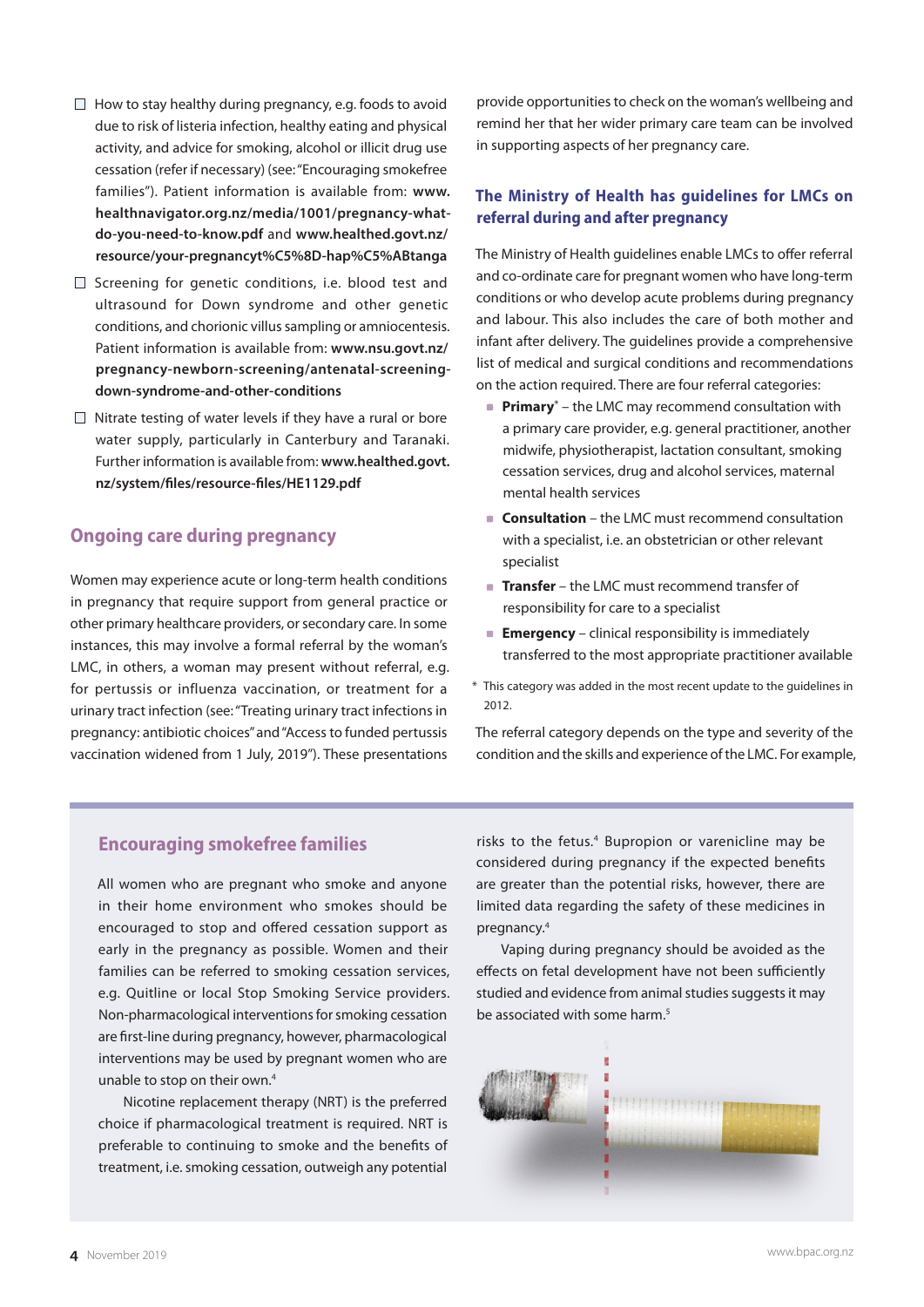# **Treating urinary tract infections in pregnancy: antibiotic choices**

Urinary tract infections (UTIs), including acute cystitis and pyelonephritis, occur commonly during pregnancy. If untreated, UTIs increase the risk of pre-term delivery and low birth weight. Therefore, it is recommended that:<sup>6</sup>

- All cases of suspected acute cystitis in pregnant women are treated empirically with antibiotics (Table 1), and a urine sample collected and sent for culture. The antibiotic should be changed if the results indicate bacterial resistance to the initial choice.
- A follow up urine culture should be requested one to two weeks after the antibiotic course has been completed to ensure eradication
- **Most pregnant women with suspected** pyelonephritis should be referred for an acute obstetric assessment

N.B. The recommended treatment regimen for UTI in pregnancy (seven days) is longer than the standard course of three to five days. The longer course reduces the risk of recurrent infection or relapse which may have serious consequences in pregnant women.

## **Managing recurrent UTIs**

Women with recurrent UTIs during pregnancy may require antibiotic prophylaxis. Discuss antibiotic choice and regimen with a clinical microbiologist or seek written or phone advice from an obstetrician.

## **Detecting and treating asymptomatic bacteriuria in pregnancy**

Asymptomatic bacteriuria during pregnancy has been associated with an increased risk of developing pyelonephritis, pre-term delivery and low birth weight.<sup>6</sup> All pregnant women should be screened via urine culture for asymptomatic bacteriuria, preferably in the first trimester of pregnancy. If the culture shows bacteriuria, it is recommended that a second culture to confirm the result is performed. If bacteriuria is confirmed, the woman should be treated with antibiotics as per the recommendations in Table 1, with the stage of pregnancy and the results of culture and susceptibility testing guiding antibiotic choice.

Group B streptococcus bacteriuria during pregnancy is associated with an increased risk of neonatal group B streptococcus disease due to vaginal colonisation.8 Pregnant women with group B streptococcus bacteriuria (>105 colony-forming units per mL of urine) should be treated at the time of diagnosis with cefalexin or amoxicillin and given prophylactic antibiotic treatment (usually with penicillin G) in established labour.8

Table 1. Recommended antibiotic regimens for the treatment of acute cystitis during pregnancy<sup>4,6</sup>

|                                                                                                                                                                                                                 | <b>Antibiotic</b>        | <b>Regimen</b>                               | <b>Considerations</b>                                                                                                                                                                                                                  |
|-----------------------------------------------------------------------------------------------------------------------------------------------------------------------------------------------------------------|--------------------------|----------------------------------------------|----------------------------------------------------------------------------------------------------------------------------------------------------------------------------------------------------------------------------------------|
| <b>First choice</b>                                                                                                                                                                                             | Nitrofurantoin           | 50 mg, four times<br>daily, for seven days   | Avoid in women who are $\geq$ 36 weeks<br>gestation, due to an increased risk of<br>developmental toxicity, those with<br>glucose-6-phosphate dehydrogenase<br>(G6PD) deficiency, or those with<br>creatinine clearance < 60 mL/minute |
| <b>Alternatives</b><br><i>i.e.</i> if no improvement in<br>symptoms after 48 hours or first<br>choice is not appropriate due to<br>the stage of pregnancy, allergy,<br>intolerance or susceptibility<br>results | Trimethoprim             | 300 mg, once daily,<br>for seven days        | Avoid use during the first trimester of<br>pregnancy as it is a folic acid antagonist                                                                                                                                                  |
|                                                                                                                                                                                                                 | Cefalexin                | 500 mg, twice daily,<br>for seven days       | Only if infecting bacteria known to be<br>susceptible, and resistant to the other<br>choices                                                                                                                                           |
|                                                                                                                                                                                                                 | Amoxicillin <sup>*</sup> | 500 mg, three times<br>daily, for seven days |                                                                                                                                                                                                                                        |

\* Amoxicillin + clavulanic acid may be appropriate if there is bacterial resistant to all other choices. However, amoxicillin + clavulanic acid should be avoided if there are risk factors for premature delivery as it has been associated with an increased risk of neonatal necrotising enterocolitis when used for preterm rupture of membranes.<sup>7</sup>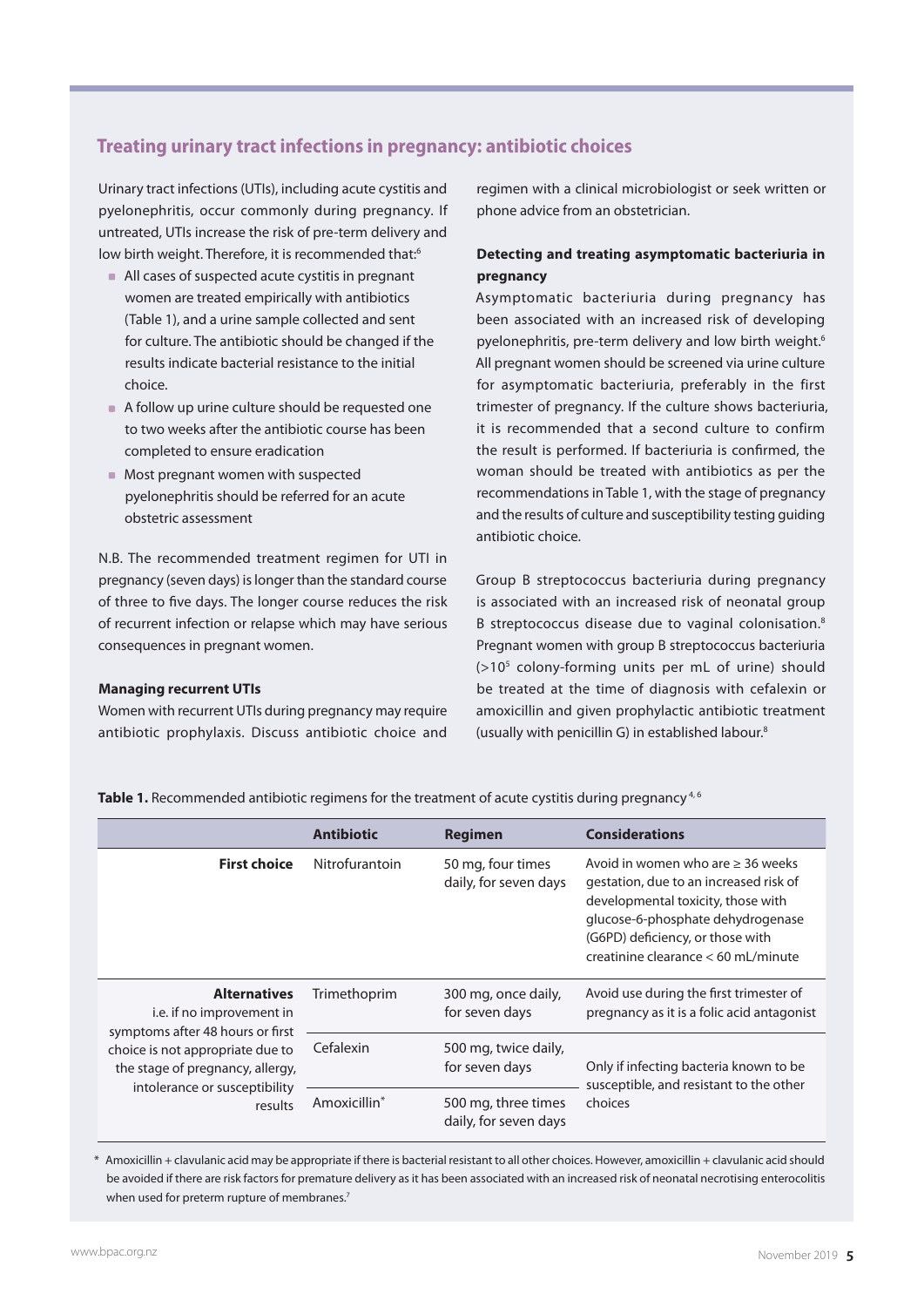# **Access to funded pertussis vaccination widened from 1 July, 2019**

Vaccination against pertussis during pregnancy is important because maternal antibodies to pertussis cross the placenta and give protection to premature and fullterm infants before they can receive their first vaccination at age six weeks. Previously, vaccination was only funded for women between 28 and 38 weeks gestation, but from 1 July, 2019, access to funded pertussis vaccination\* was widened to include women from the 16th week of gestation until the end of the pregnancy, and the parents or primary caregivers of infants admitted to a neonatal or specialist care unit.<sup>9, 10</sup>

**For women who are pregnant**, it is now recommended that the vaccine be given from 16 weeks of pregnancy, preferably within the second trimester, but at least two weeks prior to birth. This change in the recommended timing of vaccination is to ensure that infants born prematurely before 28 weeks can be exposed to pertussis antibodies through maternal vaccination in the second trimester.<sup>11</sup> Observational data has shown that maternal immunisation in the second trimester results in higher pertussis antibody titers in neonates, including in those born prematurely, than vaccination in the third trimester.<sup>12, 13</sup> Immunity to pertussis decreases over time, therefore, it is recommended that a woman is vaccinated during each pregnancy to ensure the fetus is fully protected.

N.B. Pertussis vaccination is recommended, but not funded, for people who are expected to be in close contact with the infant, e.g. partners, grandparents, other family members or friends.<sup>14</sup>

## **Parents or primary caregivers of infants admitted to a Neonatal Intensive Care Unit or Specialist Care Baby**

**Unit** for more than three days **and** who had not been exposed to maternal pertussis vaccination at least 14 days before birth, may access vaccination fully funded. If the woman was vaccinated at least 14 days before birth, vaccination is still recommended for the other parent or primary caregivers to protect other infants in the unit, however, this is not funded.

\* In combination with diphtheria and tetanus in the Tdap (Boostrix) vaccine

N.B. Waikato and Lakes DHBs are piloting pertussis vaccination for pregnant women at community pharmacies in 2019. LMCs may refer women or pharmacists can discuss and offer vaccine opportunistically.

the LMC midwife may recommend that women with conditions such as asthma, well-controlled epilepsy, depression or an anxiety disorder, hypothyroidism or inactive inflammatory bowel disease consult with their general practitioner. Usually the clinical responsibility for the woman's maternity care will remain with the LMC.

For the full list of medical and surgical conditions and their referral categories, see: **[www.health.govt.nz/system/files/](www.health.govt.nz/system/files/documents/publications/referral-glines-jan12.pdf) [documents/publications/referral-glines-jan12.pdf](www.health.govt.nz/system/files/documents/publications/referral-glines-jan12.pdf)**

# **Postnatal care: use the six-week check as an opportunity to assess the family's mental health and wellbeing**

Any time a new parent presents to primary care should be used as an opportunity to assess their mental health, coping strategies and family wellbeing. In some cases, the first interaction general practice may have with the woman and her family after birth will be for the infant's six-week check-up and immunisations. If risks are identified, e.g. lack of family/ whānau support, housing or financial instability, refer women to social support services.

Screening questions may be used to identify women who would benefit from a more comprehensive assessment of their mental health, e.g. *How often have you been bothered by:*<sup>15</sup>

- 1. *… feeling down, depressed or hopeless in the past month weeks?*
- 2. *… having little interest or pleasure in doing things in the past month weeks?*
- 3. *… feeling nervous, anxious or on edge in the past two weeks?*
- 4. *… not being able to stop or control worrying in the past two weeks?*

If the woman reports that she been bothered by any of these issues, a full assessment using a validated depression (e.g. Edinburgh Postnatal Depression Scale [EPDS]) or anxiety (e.g. Generalised Anxiety Disorder-7) questionnaire is recommended.15

Management of postnatal depression is similar to depression experienced at other life stages, but with additional consideration given to the parent-infant relationship and wellbeing of the infant. Supportive behavioural and psychological interventions are first-line for all women and pharmacological interventions should be considered in addition for women with moderate to severe depression.<sup>15</sup>

An upcoming article will discuss how to identify and treat perinatal depression.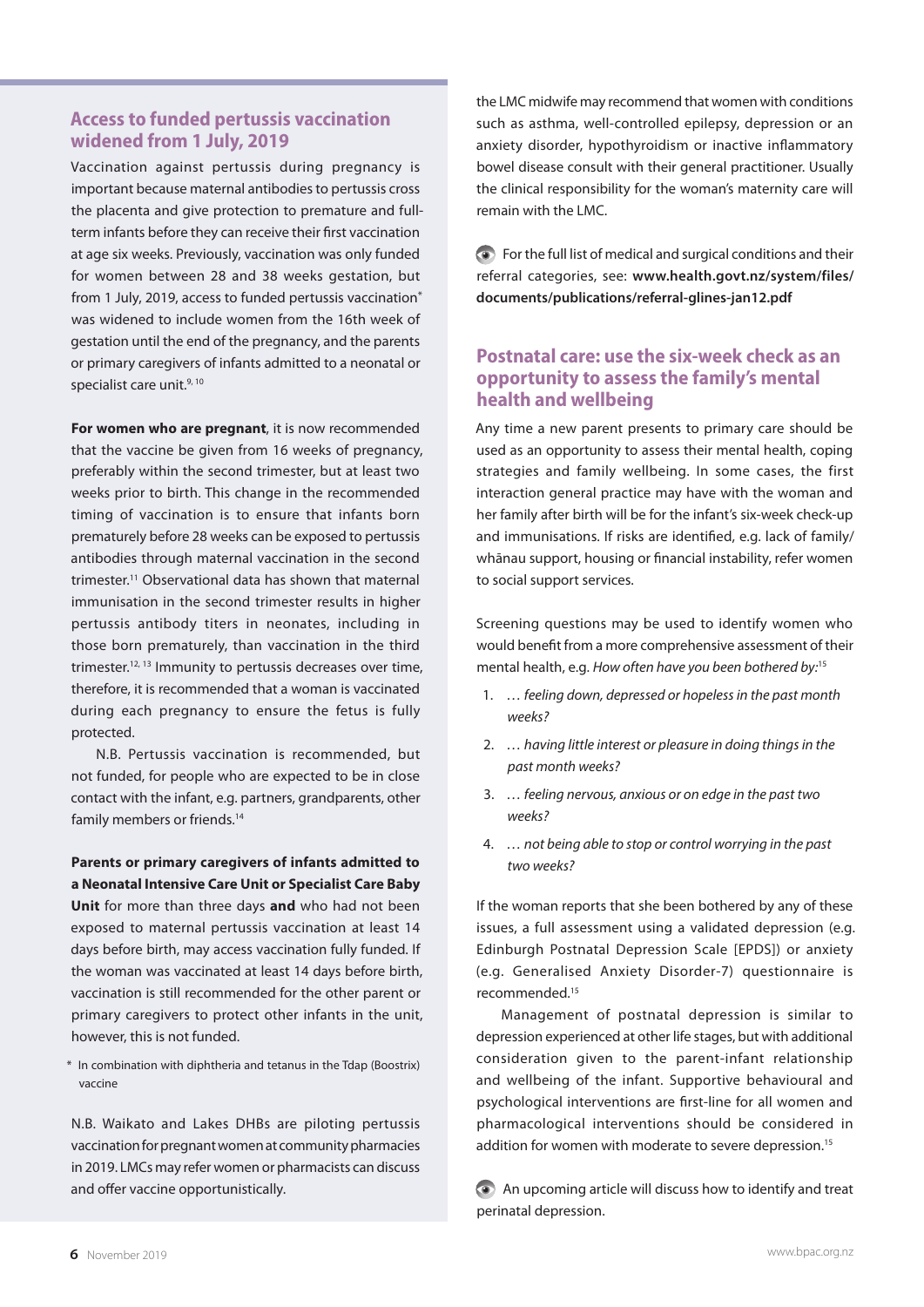### **Be alert for signs of neglect or abuse**

Health professionals should be vigilant for any signs of neglect or abuse of the infant, e.g. failure to thrive not related to an underlying medical condition, poor hygiene, uncared for medical needs, suspicion or evidence of physical or sexual abuse. The course of action will depend on a risk assessment. Discussion with an experienced colleague or paediatrician is recommended for cases where there is higher or uncertain risk. For example, if neglect is suspected:<sup>16</sup>

- **Low risk: Consider requesting an assessment by a home** visiting service or other relevant parenting support agency
- Medium risk: Complete an Oranga Tamariki (Ministry for Children)\* Report of Concern
- High risk: Notify Oranga Tamariki by phone (0508 FAMILY [0508 326 459]) and follow up with a Report of Concern, and/or contact police.
- \* Oranga Tamariki (Ministry for Children) replaced Child, Youth and Family (CYF) in 2017

From 1 July, 2019, changes to the Oranga Tamariki Act 1989 and Family Violence Act 2018 allow for increased information sharing to protect children, young people and the victims of family violence. Guidance for healthcare professionals on information sharing under these Acts is available from: **[www.health.govt.nz/system/files/documents/publications/](www.health.govt.nz/system/files/documents/publications/health-professional-guidance-information-sharing-from-1-july-2019.pdf) [health-professional-guidance-information-sharing-from-1](www.health.govt.nz/system/files/documents/publications/health-professional-guidance-information-sharing-from-1-july-2019.pdf) [july-2019.pdf](www.health.govt.nz/system/files/documents/publications/health-professional-guidance-information-sharing-from-1-july-2019.pdf)**

For further information on detecting child abuse in primary care, see: **[www.bpac.org.nz/BPJ/2011/september/](www.bpac.org.nz/BPJ/2011/september/upfront.aspx) [upfront.aspx](www.bpac.org.nz/BPJ/2011/september/upfront.aspx)**

## **Ask about breastfeeding and provide support**

If the woman is breastfeeding, ask how she is managing, if she has any breast or nipple pain, and whether she has any questions or concerns. Give advice on positioning and latching of the infant at the breast or refer to a lactation consultant if needed. Where appropriate, provide advice and reassurance about medicine use while breastfeeding.

Patient information about breastfeeding, including links to other sources of support, is available from: **[www.health.](www.health.govt.nz/your-health/pregnancy-and-kids/first-year/helpful-advice-during-first-year/breastfeeding-perfect-you-and-your-baby/problems-breastfeeding) [govt.nz/your-health/pregnancy-and-kids/first-year/helpful](www.health.govt.nz/your-health/pregnancy-and-kids/first-year/helpful-advice-during-first-year/breastfeeding-perfect-you-and-your-baby/problems-breastfeeding)[advice-during-first-year/breastfeeding-perfect-you-and](www.health.govt.nz/your-health/pregnancy-and-kids/first-year/helpful-advice-during-first-year/breastfeeding-perfect-you-and-your-baby/problems-breastfeeding)[your-baby/problems-breastfeeding](www.health.govt.nz/your-health/pregnancy-and-kids/first-year/helpful-advice-during-first-year/breastfeeding-perfect-you-and-your-baby/problems-breastfeeding)**

### **Discuss post-partum contraceptive options**

A range of contraceptive options are available to women postpartum, i.e. oral contraceptive pills, depot medroxyprogesterone acetate (DMPA) injection or long-acting reversible contraceptive

(implants or IUDs). Women who are breastfeeding can initiate a progestogen-only oral contraceptive at any time post-partum or a combined oral contraceptive from six weeks post-partum, provided breastfeeding is well established and there are no concerns with the infant's growth.17 Implants can be inserted at any time and IUDs can be inserted within 48 hours of delivery or anytime after four weeks post-delivery.

For further information on the different contraceptive options, cautions and contraindications, when they can be initiated post-partum and other management information, see: **<www.bpac.org.nz/2019/contraception/options.aspx>**

**Acknowledgement:** Thank you to **Nimisha Waller**, Senior Lecturer Midwifery, Auckland University of Technology for expert review of this article.

N.B. Expert reviewers are not responsible for the final content of the article.